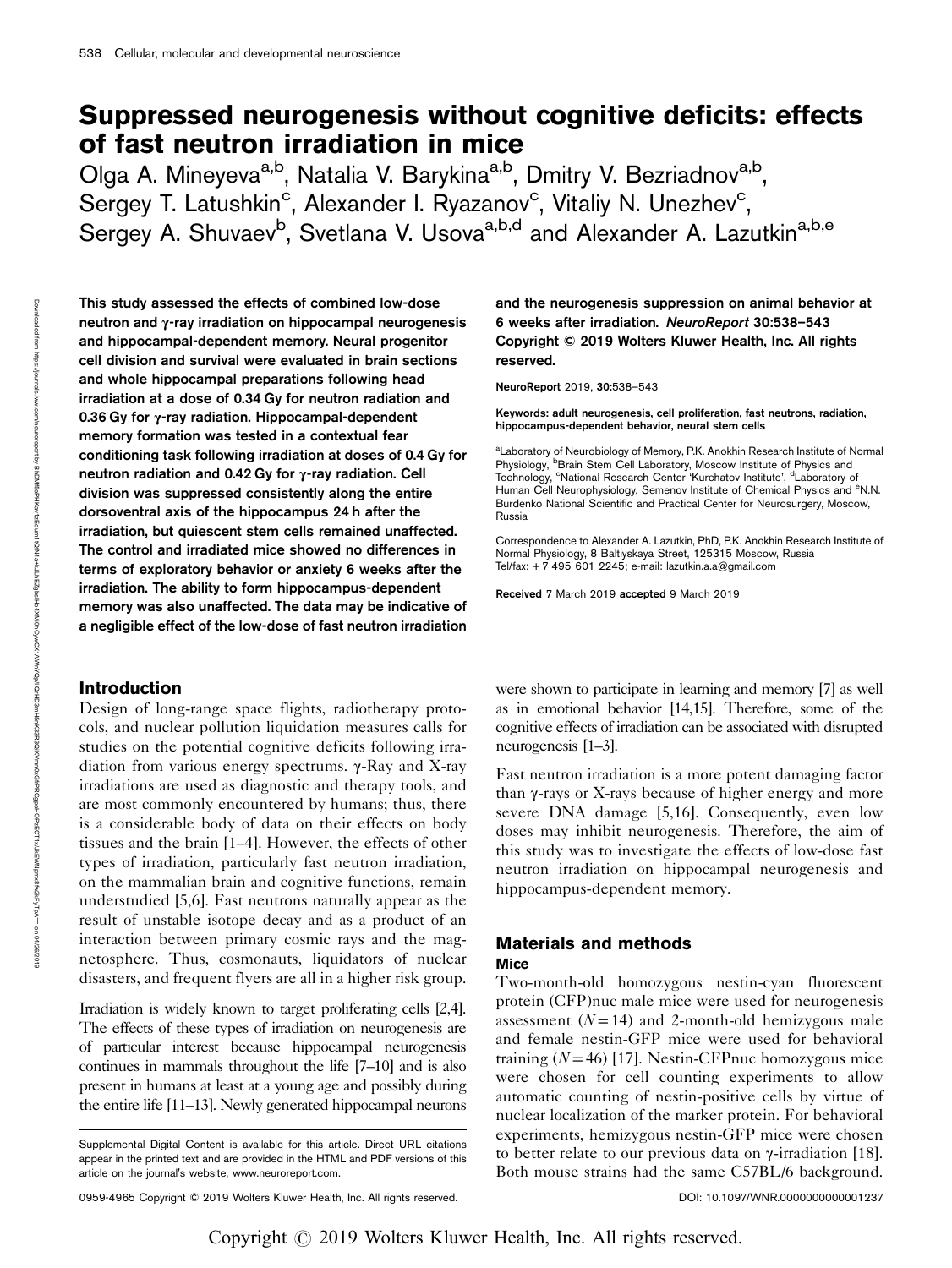The irradiated mice were subjected to combined fast neutron radiation and γ-radiation; the control mice were treated in the same manner, but without irradiation. Before and after the irradiation treatment, the mice were housed in standard home cages  $(40 \times 25 \times 19 \text{ cm})$  with food and water *ad libitum* and a normal 12/12 h light–dark cycle. The study was carried out in accordance with the law of the Ministry of Health of the Russian Federation no. 267 from 19 June 2003 and according to protocol no. 1 from 3 September 2005 of the P.K. Anokhin Research Institute of Normal Physiology guidelines for animal experiments.

### Irradiation

Irradiation was performed using the U-150 cyclotron from the Kurchatov Institute. The animals were anesthetized with an injection of Zoletil 100 (40 mg/kg; Virbac, Carros, France) and Rometar (5 mg/kg; Bioveta, Ivanovice na Hané, Czech Republic) 15 min before irradiation. The animals were irradiated in two sessions. Mice were placed horizontally in individual polyethylene cylinders and fixed in a foam block, and this block was installed along the beam axis. The distances from the edge of the target to the animal's heads were 80 cm in the neurogenesis experiment and 73 cm in the behavioral experiment, resulting in the absorbed doses of 0.34 Gy for neutron and 0.36 Gy for γ-radiation in the neurogenesis experiment and 0.40 Gy for neutron and 0.42 Gy for γ-radiation in the behavior experiment. A beryllium target, irradiated by a 32 MeV proton beam with an intensity of up to 30 μA, was used to obtain a flux of fast neutrons. The irradiation lasted for 10 min. The fast neutron flux spectrum was measured on a spectrometer using a transit technique, and the uniformity of the flux of fast neutrons was determined by an activation method using test indium foils. The dose of γ-radiation was measured with a DKP-50A dosimeter. The flux of fast neutrons at the neutron source reached values of  $3 \times 10^{16}$  neutrons/sterad in the energy range of 0.5–30 MeV. The absorbed neutron dose calculation was performed on the basis of the assumption that for protons with a fixed energy, the neutron yield per coulomb to steradian for the  ${}^{9}Be(p,n){}^{9}B$  reaction does not change. The absorbed dose in the neurogenesis analysis experiment was 0.34 and 0.36 Gy for neutron and γradiation, respectively. In the behavioral experiment, the absorbed dose was 0.40 Gy for the neutron radiation and 0.42 Gy for the γ-radiation.

### Analysis of hippocampal neurogenesis

To analyze cell division in the hippocampus at the time when apoptosis has already subsided [19], the animals were injected with a synthetic thymidine analogue 5-ethinyl-2′-deoxyuridine (EdU) 22 h after irradiation and 2 h before euthanasia. The time between the injection of the label and euthanasia was chosen as an oftenused time interval to detect cells that have currently entered the S-phase of the cell cycle. The mice were anesthetized with chloral hydrate (10 mg/kg; Sigma-Aldrich, St.Louis, Missouri, USA) and then perfused with 1% paraformaldehyde, pH 7.4. After perfusion, the samples were fixed for 18 h in 1% paraformaldehyde at 4° C. The brain was divided into two hemispheres. Whole hippocampi preparations were made from the left halves; serial sagittal sections 50 μm thick with a step of 300 μm were made from the right halves. Dividing cells were detected by a click reaction in sections and in the whole hippocampi. Progenitor cells were detected immunohistochemically and analyzed only in sections.

All procedures were performed with constant stirring and 20°C, unless otherwise specified. The preparations were treated for 2 h in a dent solution (100% methanol/DMSO, 4 : 1, 4°C), bleached for 2 h in a dent bleach solution (100% methanol/DMSO/30%  $H<sub>2</sub>O<sub>2</sub>$ , 4:1:1) in bright light, and washed three times for 1 h in 100% methanol. The preparations were rehydrated for 60 min in 50, 25, and 12.5% methanol, washed twice for 90 min with buffer, and permeabilized for 2 h in 2% Triton X-100 and 5% DMSO solution. The preparations were washed for 30 min in a buffer with 0.2% Triton X-100 and stained for 2 h in 100 mM Tris-HCl buffer (pH 8.0) with 5% DMSO, 100 mM sodium ascorbate, 1 mM CuSO4, and 10 μM azide (A20012; Invitrogen, Waltham, Massachusetts, USA). The click reaction was stopped by three incubations of the samples for 60 min in 0.1 M EDTA. The preparations were washed, dehydrated for 60 min in alcohols (50, 96, and 100% ethanol) and in 2-butoxyethanol overnight, and clarified for 12 h in BBBA solution. 3D reconstruction, segmentation, and automatic cell counting were performed in Imaris 6.0 (Bitplane). Examples of original 3D reconstructions are shown in Supplementary Videos 1–4 (Supplemental digital content 1–4, <http://links.lww.com/WNR/A507>, [http://links.lww.com/](http://links.lww.com/WNR/A508) [WNR/A508](http://links.lww.com/WNR/A508), <http://links.lww.com/WNR/A509>, [http://links.](http://links.lww.com/WNR/A510)  $lww.com/WNR/A510$ . Snapshots of the same samples in negative grayscale pallet are used in Fig. 1a and b. The detailed method is described by Lazutkin et al. [20].

Sections were first permeabilized for 1 h in a 2% Triton X-100 solution with 5% normal goat serum, and then washed with 0.2% Triton X-100 and incubated with the primary antibodies for GFP (1 : 500, GFP-1020; Aves Labs Inc., Davis, California, USA) dissolved in 0.2% Triton X-100 and 5% normal goat serum solution for 12 h at 4°C. After three washes, the sections were incubated with the secondary antibodies  $(1:400, \text{A}11039)$ ; Invitrogen), washed again, and stained by the click reaction as described above. Finally, the sections were washed with PBS and mounted on slides.

The preparations of the whole hippocampus and sections were imaged using an Olympus FluoView 1000 scanning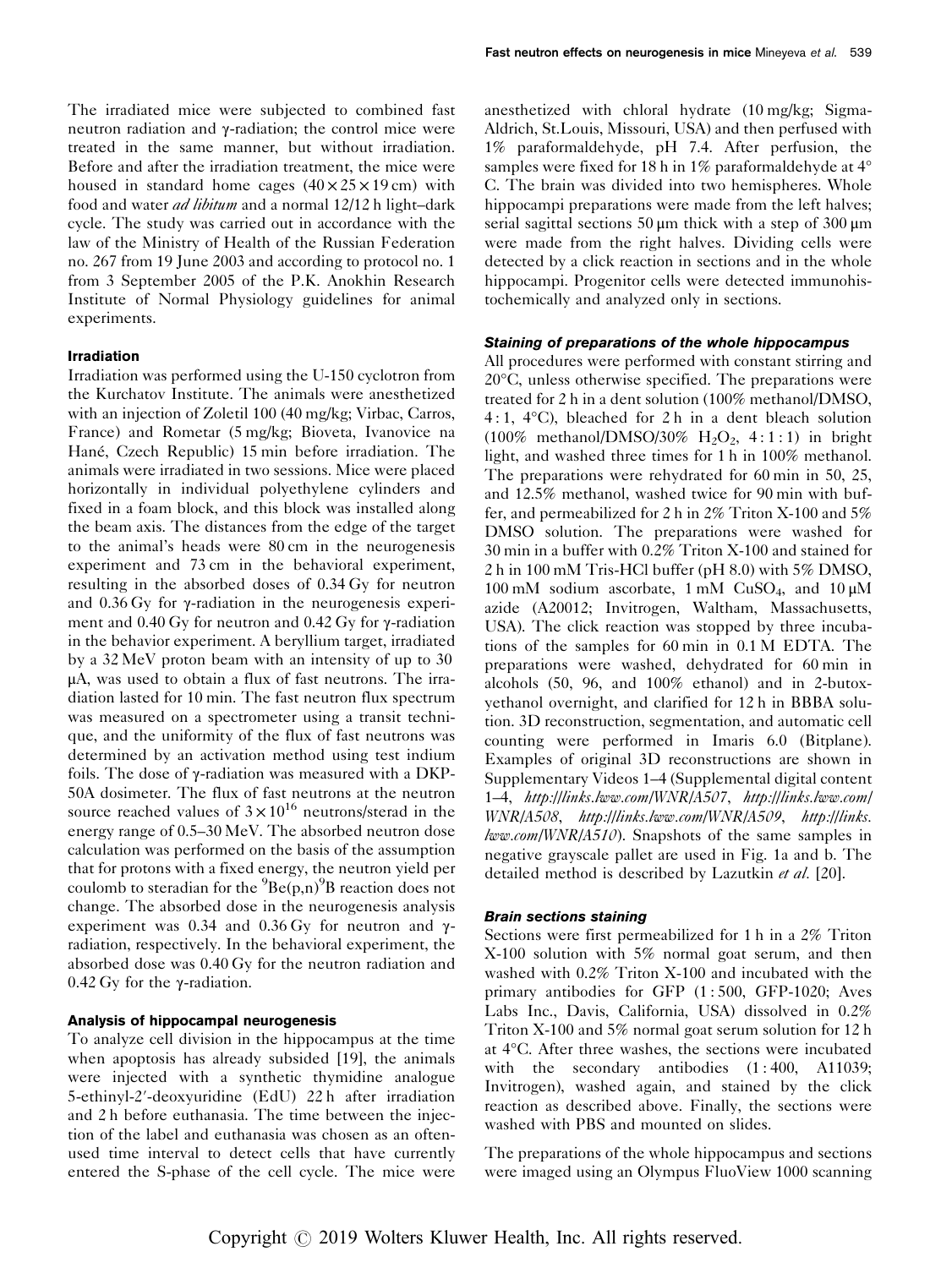



Irradiation effects on early neural precursors and cell division in the dentate gyrus (DG) 24 h after exposure. Examples of the 3D reconstructed DG from the whole-mount stained hippocampi. (a) a control animal, (b) an irradiated animal. 3D reconstructions are presented in negative grayscale pallet. Scale: (a) 200 µm, (b) 200 µm. (c) Results of the automated count for EdU+ -cells,\*\*Mann–Whitney test, P<0.005; (d) results of the automated count for early neural precursors expressing CFP in nuclei. (e) Dividing cells in the dorsal and ventral hippocampus. Mann–Whitney test, \*P<0.05, \*\*P<0.005. CFP, cyan fluorescent protein; EdU, 5-ethinyl-2′-deoxyuridine.

confocal microscope (Olympus, Tokyo, Japan). Stitching, 3D reconstruction, segmentation, and automatic cell counting were performed in Imaris 6.0 (Bitplane AG, Zurich, Switzerland). No sections were excluded from the analysis. Approximately 8–10 sections for each brain were analyzed, and the estimations were extrapolated to the whole hippocampus.

### Animal training

We estimated the contextual memory in a weak contextual fear conditioning task. Training and tests were performed 6 weeks after the irradiation. Mice were placed in a chamber fitted with a metal grid floor and located in a soundattenuating cubicle (Fear Conditioning Package for Mouse; Med Associates Inc., Fairfax, Vermont USA). Animals explored the chamber freely for 30 s. The 0.3 mA footshock

was delivered during the last 2 s of exploration. After the training session, animals were returned to their home cages. Mice were then tested in the training (familiar) context for 5 min at 24 h. Memory was assessed by freezing duration, which was defined as no movement except breathing for  $0.5 s$ (Video Fear Conditioning 'Video Freeze' Software; Med Associates Inc.). To assess the level of generalization, the test in the unfamiliar chamber was performed for 5 min at 48 h. The unfamiliar context differed from the training context in chamber walls (an A-frame insertion instead of regular walls), the floor (plastic floor covered with standard home cage bedding instead of a grid floor), and lighting (switched off).

Exploratory activity and anxiety were tested in the open field and the elevated plus maze before the contextual fear conditioning task. The open field had a 120 cm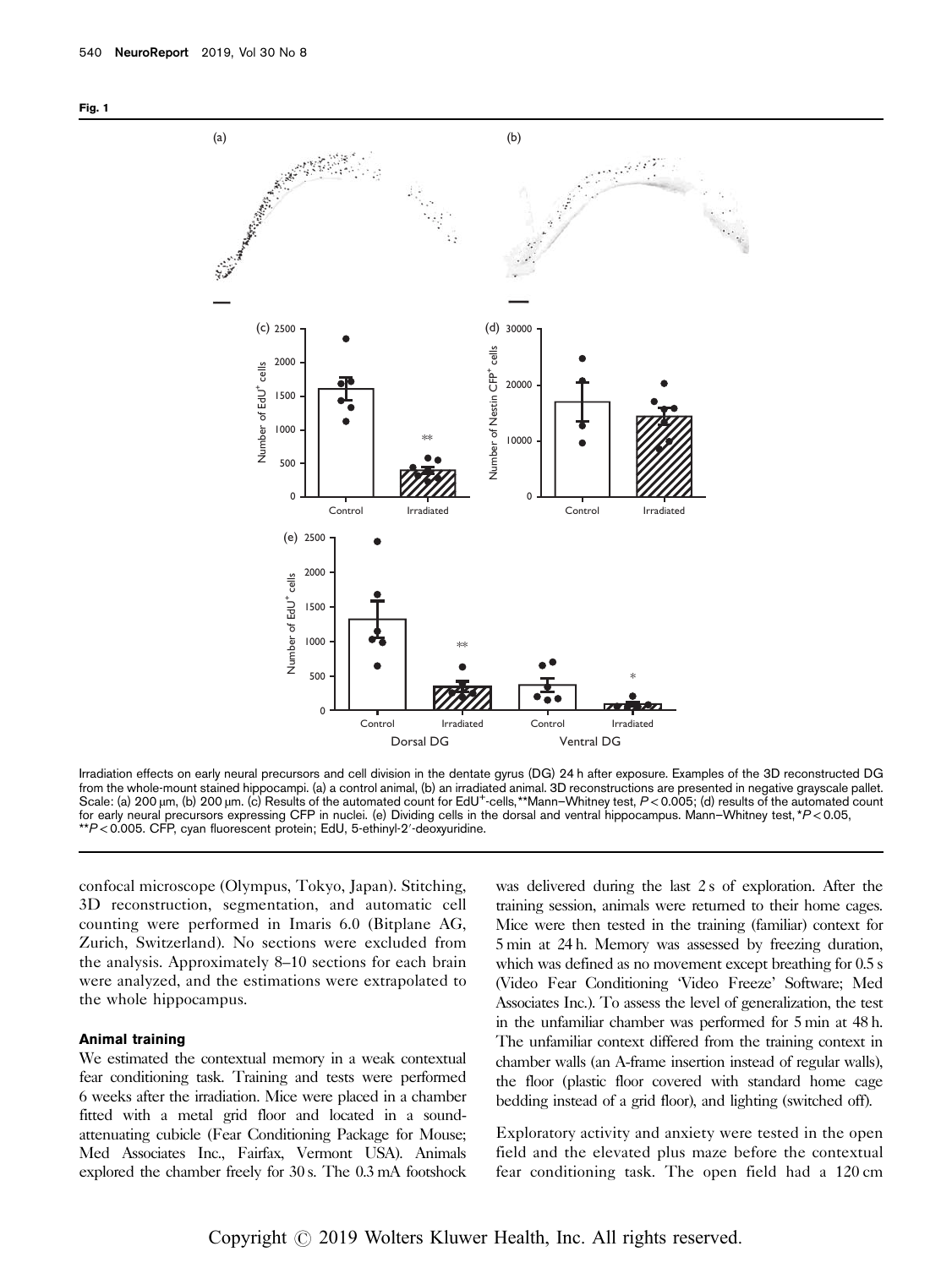diameter, was illuminated with ∼150 lx, and was divided into three zones, that is, a central zone with a 20 cm radius, a border (20 cm near the wall), and an intermediate zone between the previous two. The track length, average velocities, and times spent in the zones were measured during a 10-min interval. The elevated plus maze was placed 80 cm above the floor. Two of the four arms were equipped with nontransparent walls of 30 cm height. The time spent in the arms was measured during a 5 min interval. Behavior was analyzed in EthoVision 8.5 software (Noldus, Wageningen, The Netherlands).

### Statistical analysis

The data are presented as mean  $\pm$  SE. Results were analyzed using GraphPad Prism software version 6.0 (GraphPad Software Inc., San Diego, California, USA). Two-way analysis of variance (ANOVA) with Sidak posthoc k-test or the Kruskal–Wallis test were used in behavioral experiments where appropriate. For comparison of histological data, the Mann–Whitney test was performed.

### Results and discussion

We first estimated the effect of combined low-dose neutron and γ-ray irradiation on cell proliferation in the dentate gyrus (DG). To label the dividing cells, we injected a nucleotide analogue EdU 22 h after the irradiation and analyzed the brains 2 h later. EdU-labeled cells mostly represented dividing stem cells and intermediate progenitors in their S-phase or immediately after its completion [8]. In serial brain sections, there was a 4.0-fold decrease in the number of EdU  $^+$  cells in the irradiated animals compared with the control group (Mann–Whitney test,  $P < 0.005$ ): 1611 ± 174 (N = 6) for the controls and  $402 \pm 51$  (N = 7) for the irradiated mice. Similar results were obtained on whole-mount preparations (3.8-fold decrease,  $1682 \pm 343$  ( $N=6$ ), for the controls and  $445 \pm 110$  ( $N = 5$ ) for the irradiated mice, Mann–Whitney test,  $P < 0.01$ , Fig. 1c). The results and examples of the whole-mount click reaction stained hippocampi are presented in (Fig. 1a, b) and Supplementary Videos 2 and 3 (Supplemental digital content 2 and 3, [http://](http://links.lww.com/WNR/A508) [links.lww.com/WNR/A508](http://links.lww.com/WNR/A508) and <http://links.lww.com/WNR/A509>). In addition, the survival of early neural progenitors was estimated using the expression of CFP under the nestin promoter, which thus traced neural stem cells and their immediate progeny [6]. The control and irradiated mice had similar numbers of nestin-CFP<sup>+</sup> cells in the DG  $(17003 \pm 3488, N=4$  in the controls and  $14426 \pm 1547, N=7$ in the irradiated mice, Mann–Whitney test,  $P=0.65$ ; Fig. 1d). The labeled dividing cells accounted for ∼10% of all CFP-expressing precursors, and the observed reduction in EdU-labeled cell number by 1200 cells was similar to the scatter of the nestin-CFP<sup>+</sup> cell counts (1500-3500 cells), suggesting almost no effect on the total number of hippocampal progenitor cells, the majority of which are quiescent stem cells.

The neurogenesis rate and function are different in the dorsal and ventral hippocampus [10,15]. In particular, cell proliferation may disappear in one of the hippocampal areas because of a pre-existing nonuniform density of the dividing cells. Alternatively, the neurogenesis decline rate may be different in the dorsal and ventral hippocampus because of potential differences in the precursor cell cycle parameters of different areas. Both possibilities are important for assessing and understanding neurogenesisrelated cognitive deficits. Whole-mount preparations have advantages over the serially sectioned specimens in terms of nonuniformity in the cell type distribution. We thus analyzed acute irradiation effects on cell proliferation in the DG using whole-mount stained hippocampi. The DG was then subdivided into dorsal and ventral portions, where the EdU<sup>+</sup> cells were counted. The segmentation examples and the cell counts are represented in Fig. 1e and Supplementary Video 4 (Supplemental digital content 4, [http://links.lww.com/WNR/](http://links.lww.com/WNR/A510) [A510](http://links.lww.com/WNR/A510)). The dorsal DG had more EdU-labeled cells than the ventral DG:  $1321 \pm 263$  (N=6) dorsal versus  $369 \pm 101$  $(N=6)$  ventral cells in the controls;  $343 \pm 79$   $(N=5)$  dorsal versus  $98 \pm 35$  ( $N = 5$ ) ventral cells in the irradiated animals. The reduction in EdU-labeled cell counts was similar for both areas:  $3.9 \times$  in the dorsal hippocampus ( $P < 0.05$ , Mann–Whitney test) and  $3.8 \times$  in the ventral hippocampus  $(P<0.05$ , Mann–Whitney test). Thus, the irradiation effect on cell proliferation was similar in these two main hippocampal subdivisions. However, because of initial unevenness in dividing cell density, it resulted in an almost complete absence of dividing cells in the ventral portion.

In summary, the combined neutron and γ-ray irradiation at doses of 0.34 and 0.36 Gy, respectively, suppressed hippocampal cell proliferation (3.8–4.0-fold) 24 h after the irradiation, but had no effect on the majority of the progenitors, which were primarily comprised of neural stem cells. A negative effect of fast neutron irradiation on neurogenesis was reported previously only in two studies. Yang et al. [5,6] showed a 2.5-fold decrease in Ki-67<sup>+</sup> cells and a 1.5-fold decrease in  $DCX<sup>+</sup>$  cells 12 h after fast neutron irradiation at a dose of 0.4 Gy [5]. They also reported a five-fold decrease in hippocampal Ki-67<sup>+</sup> cells and a 3.5-fold decrease in hippocampal  $DCX<sup>+</sup>$  cells 24 h after fast neutron irradiation at a dose of 0.8 Gy [6]. The curve for the proliferation decline in response to the 0.8 Gy irradiation from Yang *et al.* [5], if approximated up to 0.4 Gy and 24 h, will correspond to a 3.9-fold decrease, which closely matches our data. It is noteworthy that the same level of proliferation decline was observed using different cell division markers (Ki-67 in Yang et al. [5] and EdU in this study), reflecting the dynamics of apoptosis in response to irradiation.

Several studies have shown that irradiation-induced cognitive deficits can be associated with suppressed hippocampal neurogenesis [1,3]. Because the decrease in the number of dividing cells was 3.9-fold, we anticipated significant cognitive effects in the irradiated animals.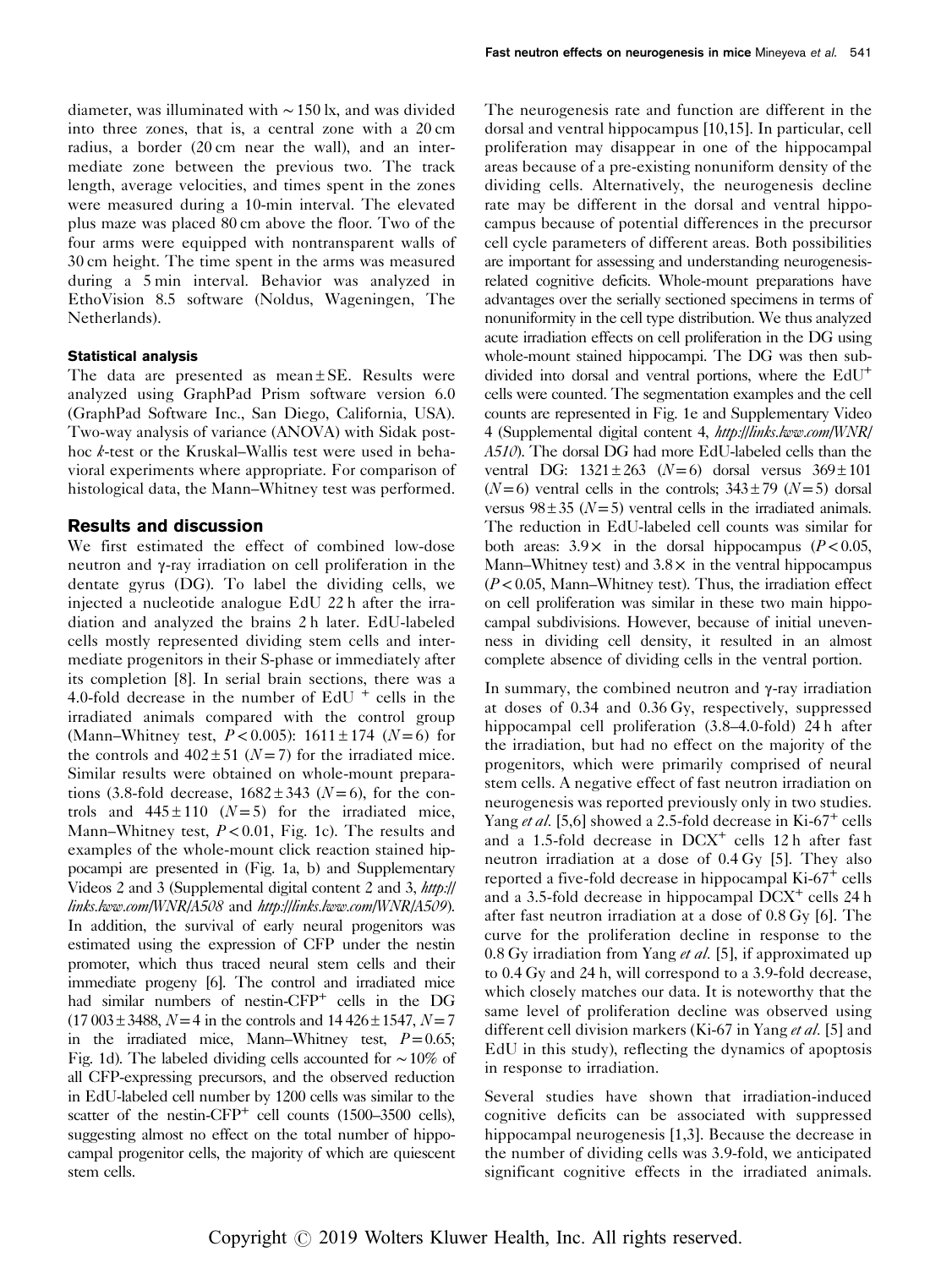Behavioral testing was carried out 6 weeks after the irradiation because of the following reasons. First, the irradiation-induced inflammation should be alleviated by this time. Second, the delay is necessary to deplete the pool of highly plastic young neurons that were generated before the irradiation [9].

To test the overall exploratory activity and anxiety, we performed the open-field test and the elevated plus maze test. The irradiated and control males and females showed no significant differences in the open-field test in terms of the distance traveled [two-way ANOVA,  $F(3, 42) = 1.283$   $P = 0.2927$ , velocity [two-way ANOVA,  $F(3, 42) = 1.354 P = 0.2700$  (Fig. 2a–c) and thus the time spent in each of the zones. Males and females of both groups traveled longer distances and spent more time near the borders (two-way ANOVA, with Tukey posthoc). All animal groups also showed no differences in terms of the arm preferences in the elevated plus maze (Fig. 2d, Kruskal–Wallis test  $P = 0.1197$ ). Thus, despite the disrupted neurogenesis in the ventral hippocampus, the irradiation exerted no effects on the overall exploratory activity or anxiety in the open field or elevated plus maze.

The formation of hippocampal-dependent memory was assessed in a contextual fear conditioning task. On the day of training, the percentage of freezing was predictably low:

Fig. 2

 $1.4 \pm 1.0\%$  (N = 10) in the control and  $1.7 \pm 0.8\%$  (N = 12) in the irradiated males;  $2.4 \pm 1.4\%$  ( $N = 11$ ) in the control and  $0.6 \pm 0.4\%$  (N = 13) in the irradiated females. No significant differences were detected between the groups. The memory test at 24 h after training showed similar results for the control and irradiated animals in the familiar context:  $31.9 \pm 3.1$  and  $29.1 \pm 4.9\%$  for males:  $28.6 \pm 6.5$  and 33.6 ± 3.7% for females. The animals were tested in the safe context at 24 h after the first test. The freezing percentage was  $13.6 \pm 2.3\%$  in the control and  $16.4 \pm 2.5\%$  in the irradiated males, and  $9.9 \pm 3.2\%$  in the control and  $14.8 \pm 3.4\%$  in the irradiated females. No significant differences were detected between the groups. Notably, the within-group differences between the dangerous and safe contexts were significant in both males and females (Fig. 3). Collectively, the results indicate that irradiation with fast neutrons and γ-rays at the doses of 0.40 and 0.42 Gy, respectively, does not affect memory formation in a contextual fear conditioning model.

Previously, the effects of low-dose neutron irradiation on hippocampus-dependent memory in mice were only evaluated in a single study with head irradiation at a dose of 0.8 Gy [6]. Behavioral testing was performed after 24 h, 7, and 14 days. The testing involved open-field recordings, object-recognition testing, and training in a contextual fear conditioning task. The open-field test showed no irradiation effects at all times tested. However, the irradiated



Long-term effects of neutron irradiation in the open-field test (a, b) and in the elevated plus maze (c). (a) The distance traveled, (b) animal velocity in different arena zones averaged for the 10-min interval, (c) percentage of time spent in the open arms. No significant differences were found.